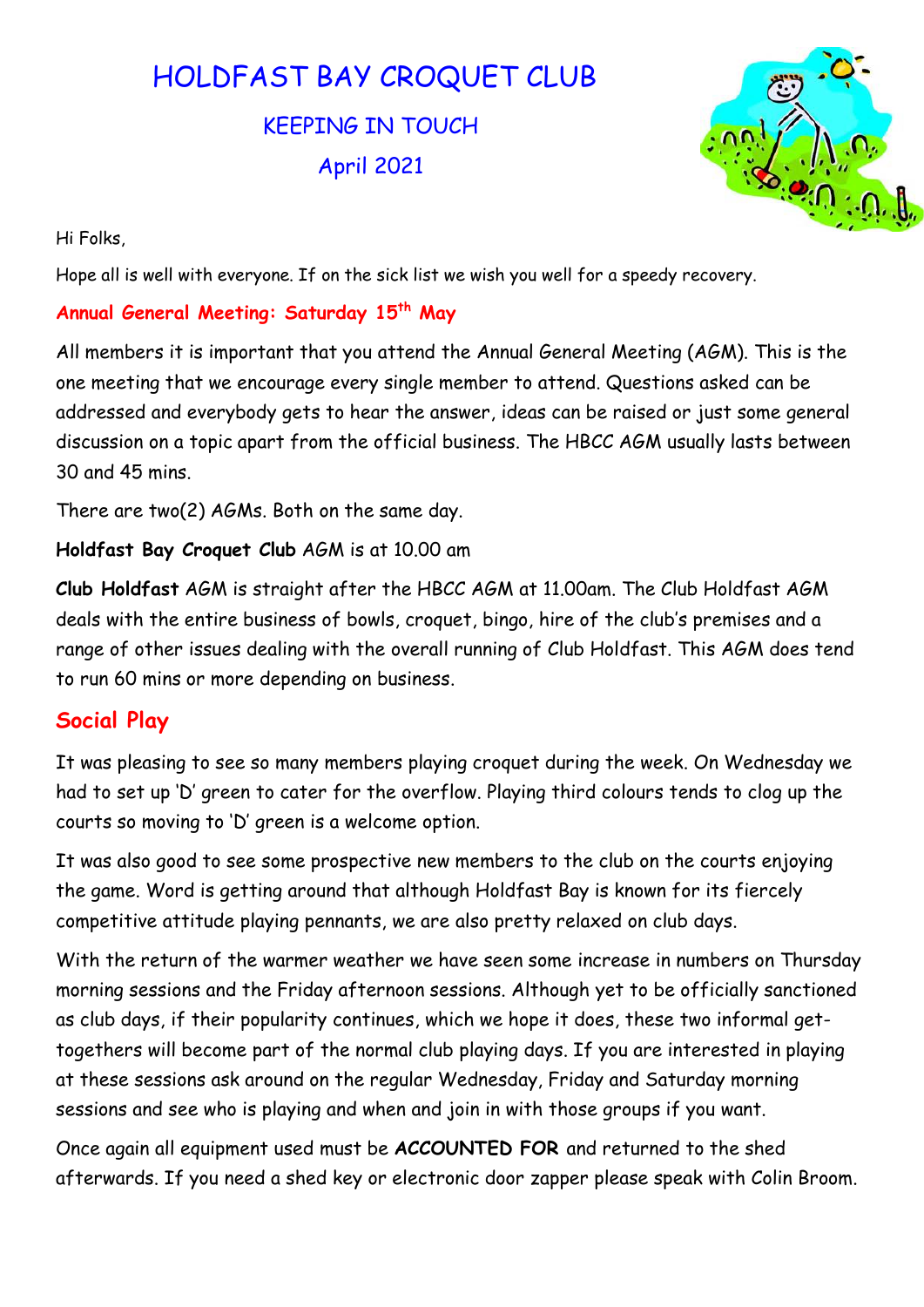An important reminder - due to COVID 19 when playing on ANY day a designated COVID Marshall must be present.

He or she can be one of the players present. The Marshall must also wear a VISABLE Marshall badge. Even if only two people are present one has to be a COVID Marshall. Also if attending and playing on the courts on social days someone must be wearing a COVID Marshall badge. To become a COVID Marshall is an easy exercise taking approximately 40minutes on line. Just Google 'COVID Marshall Certificate'. Also all players must sign in or alternatively, scan the Q.R.code on the courtside notice board.

Reminder also that players must wear closed shoes on the court. No sandals or thongs. This is a safety requirement. Also on stepping down to the court or leaving the court if required please make use of the step and support poles. Do not leave mallets unattended on the courts or in the gutters or where somebody can step or trip over them. The greens are in good condition and playing well. The grass is being allowed to grow longer which will then make our courts similar to Hutt Rd. and those of opposition team courts.

The equipment replacement shed is taking shape. The shed floor is in place and Colin Broom and Paul Wahlstedt are on the job putting it up and preparing it for use. It will certainly reduce the effort and danger of pushing heavy trolleys across the carpark and up that ramp. Thanks to Bruce Cottle for the donation of the shed and Colin and Paul for their hard yakka.

## **Pennants**

Spring 24+:

Both Breakers and Stingrays are competing in this competition.

Stingrays are currently in third place.

Breakers aren't doing so good but always give the opposition a taste of Holdfast Bay aggression. Even though sometimes Holdfast Bay aren't going so well, we never give up. Other clubs know that even if we aren't doing so well, playing against us makes them on edge.

#### Weekend:

There is a good chance of a pennant here. HBCC is placed second place.

#### Mid-week 9+ Thursday night:

HBCC are currently in second place. Big chance of a pennant here. Holdfast Bay is playing at home Thursday 15<sup>th</sup> April (tomorrow night) 7pm. If possible please get down to the club and cheer them on. Winning this match will really put them in the running for a pennant.